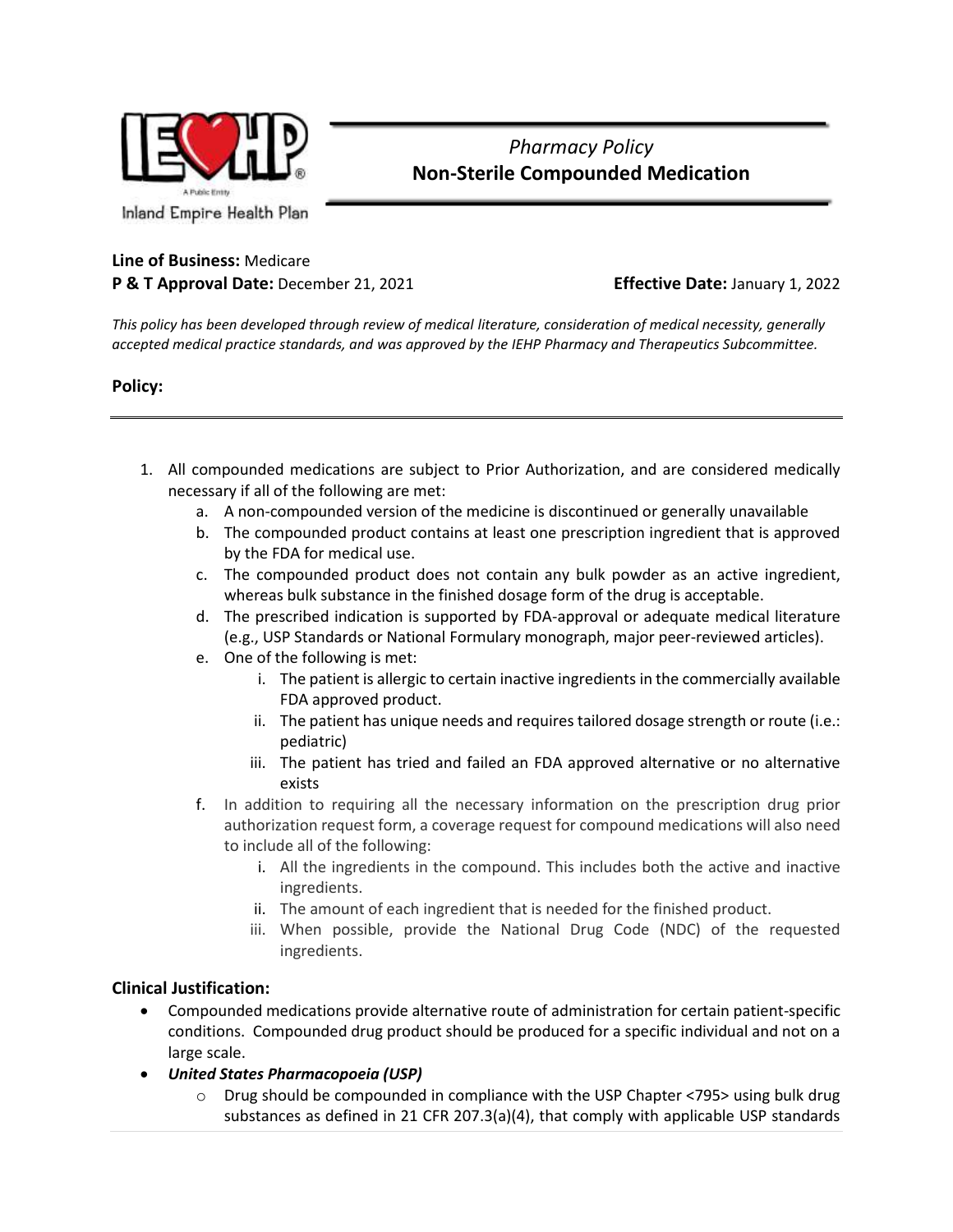or National Formulary monograph if one exists. If no existing monograph, drug substance(s) must be a component of an FDA-approved human drug product or found on a list of bulk drug substances for use in compounding developed by FDA through regulation (Food, Drug and Cosmetic Act, section 510)

#### • *Department of Health Care Services (DHCS)*

- $\circ$  Requires the use of FDA-approved and nationally marketed drugs unless a compounded alternative is established to be medically necessary
- o Compounded drug may be dispensed only when
	- FDA-approved therapeutic equivalent does not exist, OR FDA-approved drug does not meet patient's medical need AND
	- Compounded alternative is determined to be medically necessary
- *Food and Drug Administration (FDA): Pharmacy Compounding of Human Drug Products Under Section 503A of the Federal Food, Drug, and Cosmetic Act Guidance*

### **A. Conditions of Section 503A**

Under section 503A of the FD&C Act, a compounded drug product is exempt from sections 501(a)(2)(B), 502(f)(1), and 505 of the FD&C Act if it meets the conditions of section 503A of the FD&C Act. Specifically, the compounded drug product qualifies for the exemptions if:

- o The drug product is compounded for an identified individual patient based on the receipt of a valid prescription order, or a notation, approved by the prescribing practitioner, on the prescription order that a compounded product is necessary for the identified patient (section 503A(a) of the FD&C Act).
- o The compounding of the drug product is performed:
	- By a licensed pharmacist in a state licensed pharmacy or a Federal facility, or by a licensed physician on the prescription order for an individual patient made by a licensed physician or other licensed practitioner authorized by state law to prescribe drugs; or
	- By a licensed pharmacist or licensed physician in limited quantities before the receipt of a valid prescription order for such individual patient and:
		- Is based on a history of the licensed pharmacist or licensed physician receiving valid prescription orders for the compounding of the human drug product; and
		- Those orders have been generated solely within an established relationship between the licensed pharmacist or licensed physician and either such patient for whom the prescription order will be provided or the physician or other licensed practitioner who will write such prescription order (sections 503A(a)(1) and (2) of the FD&C Act).
- $\circ$  The drug product is compounded in compliance with the United States Pharmacopoeia (USP) chapters on pharmacy compounding<sup>8</sup> using bulk drug substances, as defined in 21 CFR 207.3(a)(4), that comply with the standards of an applicable USP or National Formulary (NF) monograph if one exists.

If such a monograph does not exist, the drug substance(s) must be a component of an FDA-approved human drug product. If a monograph does not exist and the drug substance is not a component of an FDA-approved human drug product, it must appear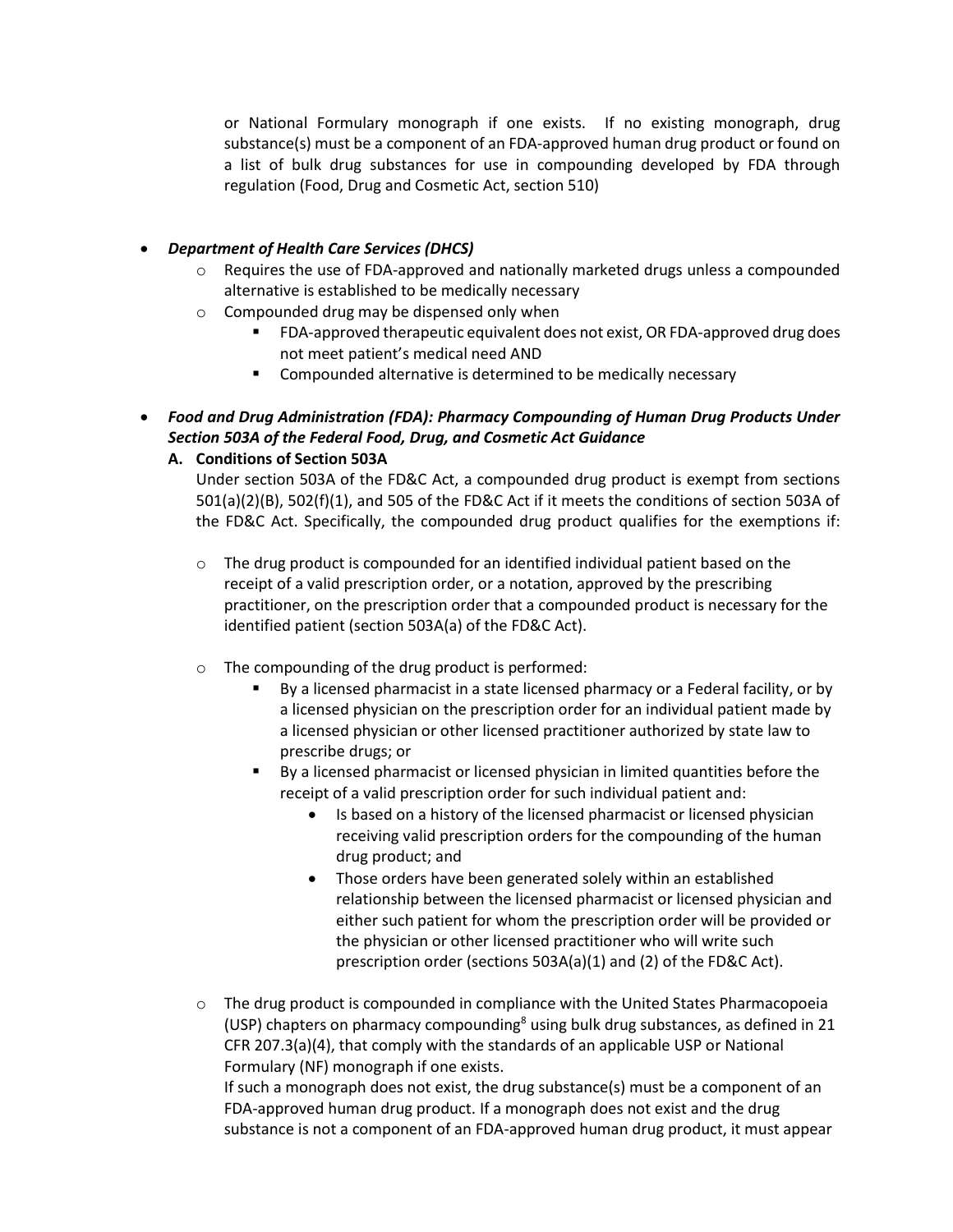on a list of bulk drug substances for use in compounding developed by FDA through regulation (section 503A(b)1(A)(i) of the FD&C Act). See section III.B.2 below for the interim policy for this provision.

- $\circ$  The drug product is compounded using bulk drug substances that are manufactured by an establishment that is registered under section 510 of the FD&C Act (including a foreign establishment that is registered under 510(i) of the FD&C Act (section 503A(b)(1)(A)(ii) of the FD&C Act).
- $\circ$  The drug product is compounded using bulk drug substances that are accompanied by valid certificates of analysis for each bulk drug substance (section 503A(b)(1)(A(iii) of the FD&C Act).
- $\circ$  The drug product is compounded using ingredients (other than bulk drug substances) that comply with the standards of an applicable USP or NF monograph, if one exists, and the USP chapters on pharmacy compounding<sup>9</sup> (section 503A(b)(1)(B) of the FD&C Act).
- $\circ$  The drug product does not appear on the list, published at 21 CFR 216.24, that includes drug products that have been withdrawn or removed from the market because such drug products or components of such drug products have been found to be unsafe or not effective (section 503A(b)(1)(C) of the FD&C Act). See section III.B.1 below.
- $\circ$  The licensed pharmacist or licensed physician does not compound regularly or in inordinate amounts any drug products that are essentially copies of commercially available drug products (section 503A(b)(1)(D) of the FD&C Act).
- $\circ$  The drug product is not a drug product identified by FDA by regulation as a drug product that presents demonstrable difficulties for compounding that reasonably demonstrate an adverse effect on the safety or effectiveness of that drug product (section 503A(b)(3)(A) of the FD&C Act). See section III.B.3 below.
- o The drug product is compounded in a state that has entered into a memorandum of understanding (MOU) with FDA that addresses the distribution of inordinate amounts of compounded drug products interstate and provides for appropriate investigation by a state agency of complaints relating to compounded drug products distributed outside such state; or, in states that have not entered into such an MOU with FDA, the licensed pharmacist, licensed pharmacy, or licensed physician does not distribute, or cause to be distributed, compounded drug products out of the state in which they are compounded, more than 5% of the total prescription orders dispensed or distributed by such pharmacy or physician (sections 503A(b)(3)(B)(i) & (ii) of the FD&C Act). See section III.B.4 below for the interim policy for this provision.

#### • *Medicare Manual Chapter 6:*

**"**[FAQ] Q22. Does Medicare Part D cover drugs that are compounded? Answer: No. This depends on the components of the compounded medication. A compounded prescription drug product may be covered if it contains at least one FDA approved drug component, although reimbursement is limited to the compounding fees and FDA approved component(s) only. Bulk powders are not FDA approved drug products and therefore are not covered under Part D. A compounded drug must also be prescribed for a 'medically accepted